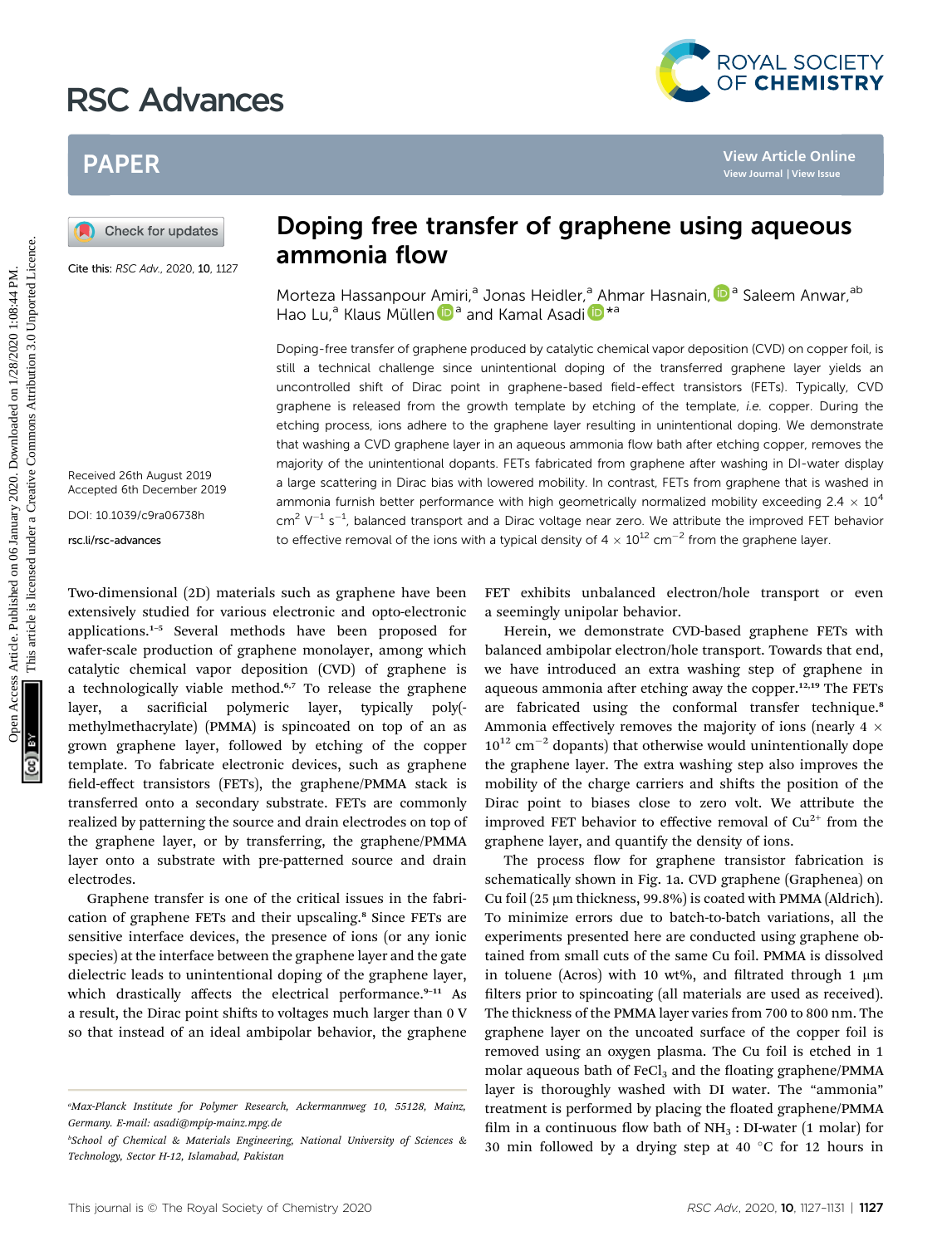

Fig. 1 (a) Process flow for the fabrication of the graphene transistors. (1) The electrodes are patterned on the substrate. After etching copper template, graphene/PMMA is washed in DI-water, (2) or DI-water and subsequently in aqueous ammonia, (2') and then conformal transferred onto the substrate (3). In (4), PMMA is washed away. (b) SEM images of a transistor and one of the CTLM test structures with a channel width of 1000 µm and channel length of 10 µm after coating with the graphene layer. (c and d) SEM images of w-graphene and a-graphene, respectively, transferred onto a pre-patterned FET test structure. The bright region on the top and bottom are the Au contacts of the test structure, and the area in between the contacts is uniformly covered with the graphene layer. (e) AFM topography images of the a-graphene after washing in ammonia flow bath. The topography scale bar is from 0 to 15 nm. The bright spot are due to PMMA debris.

a vacuum oven at  $10^{-1}$  mbar. Hereafter, we use w-graphene and a-graphene to refer to graphene that is washed in DI-water or aqueous ammonia flow bath, respectively. Subsequently, the graphene/PMMA layers are transferred to a pre-patterned Siwafer using the conformal transfer technique. After evaporation of residual water, the PMMA layer is removed in a fresh acetone bath. Subsequently, the exposed transferred graphene is washed in a deionized water bath. The final cleaning processes are repeated several times to minimize the PMMA debris. We note optimizing the transfer process toward full removal of the PMMA layer or minimizing structural defects were beyond the scope of this work.

The pre-patterned substrates are fabricated on 6-inch Si wafers with 250 nm of thermally grown  $SiO<sub>2</sub>$ . The electrodes are fabricated by sputter deposition of Ti/Au (2 nm/150 nm), and patterned by conventional photolithography. The spacing between the source and drain electrode varies from 1  $\mu$ m to 40  $\mu$ m at a fixed channel width of 1000  $\mu$ m, having a concentric geometry. A scanning electron microscopy (SEM) image of the transistor test structure is given in Fig. 1b. A The  $SiO<sub>2</sub>$  surface is passivated with

hexamethyldisilazane (HMDS) prior to conformal transfer of graphene/PMMA. The graphene transferred onto a pre-patterned substrate is inspected using SEM. Although the pre-patterned substrates have an uneven topography, the SEM image presented in Fig. 1c–d, provides evidence that the graphene morphology on the Au contact and the  $SiO<sub>2</sub>$  layer are identical and extrinsic defects such as cracks or film discontinuities are absent. Importantly, the same morphologies are observed for both w- and a-graphene. Both graphene layers showed some PMMA debris. A typical atomic force (AFM) topography image for the a-graphene layer is shown in Fig. 1e. The same AFM images are obtained also for the wgraphene (not shown here). From both TEM and SEM images it is clear that washing the graphene layer in an ammonia flow bath does not harm the integrity of the graphene layer. Presence of the PMAA layer during the ammonia washing and transfer steps is helpful for the structural integrity of the graphene.

Optical microscopy and atomic force microscopy (AFM) (Nanoscope Dimension 3100 Bruker) were used to analyze the surface morphology of the transferred graphene films before and after ammonia treatment. X-ray photoelectron spectroscopy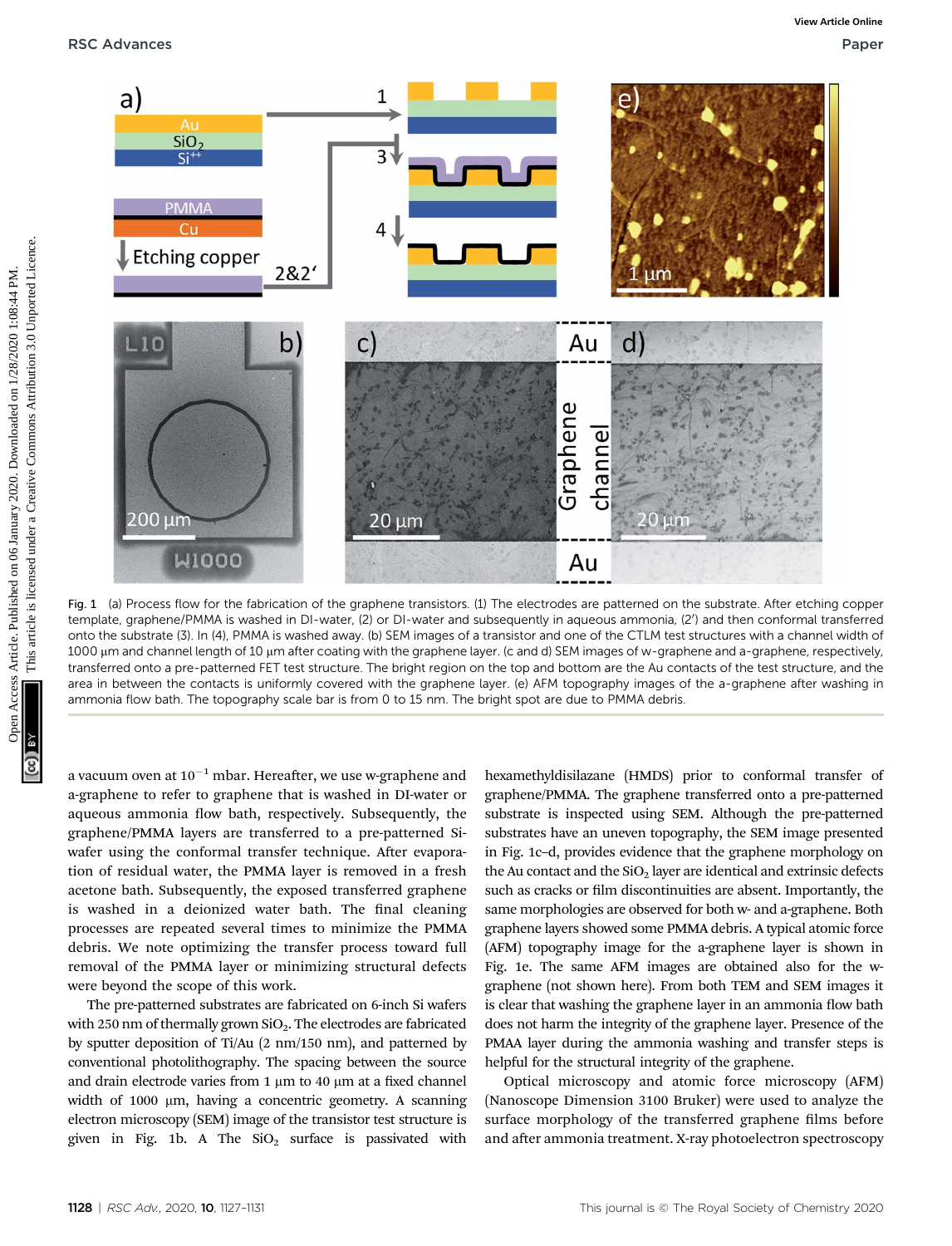(XPS) was conducted with a Kratos Axis Ultra DLD spectrometer (Kratos, Manchester, England) using Ka excitation of an Al source with a photon energy of 1487 eV. The data was acquired in the hybrid mode with a beam spot size of 300  $\times$  700  $\mu$ m<sup>2</sup> using a  $0^\circ$  take-off angle, defined as the angle between the surface normal and the axis of the analyzer lens. A charge neutralizer was used during spectra collection to compensate sample charging. Survey and detailed region XP spectra were collected by setting analyzer pass energy at 80 eV, C 1s and O 1s high-resolution spectra were collected with an analyzer pass energy of 20 eV. A neutralizer was always used during spectra collection. No X-ray damage was inferred to the sample during measurements. Atomic compositions were calculated by subtracting a linear background from the collected spectra with setting an analyzer pass energy at 80 eV. The peak areas were normalized by the manufacturer supplied sensitivity factors, and atomic compositions were calculated accordingly with CasaXPS software.

The sheet resistance of the graphene layer, before and after ammonia treatment is determined using a circular transfer line test method (CTLM), as detailed in ref. 8. The sheet resistance is obtained by forcing different constant currents (ranging from  $1 \mu A$ to 100  $\mu$ A), and measuring the voltage drop. In total 32 test structures are measured. The extracted sheet and contact resistances are constant for different current levels.

Metal/insulator/graphene/metal (MIS-) diodes are fabricated by deposition of Cr/Au (1 nm/50 nm) on to thoroughly cleaned glass substrates. After deposition of the graphene/PMMA layer on the substrates and subsequent drying, 100 nm of a Au top contact are evaporated through a shadow mask. The PMMA layer thickness was 700 to 800 nm. The capacitors had a device area of 0.16  $\text{mm}^2$ . For each case, 25 MIS-diodes are fabricated and the results are averaged. All electrical measurements were performed in high vacuum ( $10^{-6}$  mbar) using a Keithley 4200 semiconductor characterization system and a Keysight 4980 precision LCR meter.

First, the sheet resistance,  $R_{\rm sh}$ , of the graphene layer after different washing processes are determined from the CTLM test structures.<sup>8</sup> The  $R_{\rm sh}$  for w-graphene amounts to 450  $\Omega \square^{-1}$  and remains constant for different current levels whereas the agraphene layer shows an increased  $R_{\rm sh}$  of 500  $\Omega~\Box^{-1}.$  Observation of higher  $R_{\rm sh}$  is due to the de-doping of the graphene layer.

Transfer characteristics of the FET fabricated with wgraphene is presented in Fig. 2. The w-graphene FET exhibit a large shift in Dirac voltage towards positive voltage, and an unbalanced transport leading to a "seemingly" unipolar p-type instead of an ambipolar-like behavior. Both observations indicate that the w-graphene layer is doped with positively charged ions. Presence of ions screens the gate bias and shifts the Dirac voltage to large positive voltages. Therefore, we attribute the unipolar characteristics of the w-graphene FET to unintentional doping of the graphene layer during the transfer process.<sup>13</sup>–<sup>16</sup> This can be caused by copper, water or etchant  $(FeCl<sub>3</sub>$  in our case) ions. A doping/de-doping mechanism will be discussed later.



Fig. 2 Transfer characteristics of FETs fabricated with graphene layers that are washed only in DI-water (top) and DI-water plus aqueous ammonia flow (bottom). Both transistors have channel length and width of 10 and 1000 µm, respectively. The bias on drain electrode is +100 mV. Source electrode is grounded.

To eliminate the troublesome unintentional doping, and recover ambipolarity in the graphene FETs, we have introduced an extra washing step in ammonia flow bath, right before transfer of graphene/PMMA layer onto the FET substrate. The FET transfer characteristics of the resulting a-graphene FET is presented in Fig. 2. Interestingly, the FET shows a shift of the Dirac voltage to a gate bias near zero volt, namely 1–2 V. Moreover, the transistor shows a nearly symmetric transfer curve. This indicates a balanced charge carrier concentration in the graphene layer, *i.e.* the Fermi level is near or at the Dirac point, which means that ions, or charged species are absent. It should be added both transistors presented in Fig. 2 are fabricated from the same batch of CVD graphene, coated with PMMA.

It has been recently demonstrated that using paraffin instead of PMMA for the graphene transfer yields four-fold increase in field-effect mobility,  $\mu_{FE}$ , of the graphene layer.<sup>17</sup> Since  $\mu_{FE}$  is a device parameter that is affected by the geometrical parameter W/L (channel width/length). For a fair comparison, here use a normalized mobility,  $\mu_{\rm n}$ , which is the  $\mu_{\rm FE}$ multiplied by the geometrical parameter  $W/L$ :

$$
\mu_{\rm n} = \frac{W\mu_{\rm FE}}{L} = \frac{\partial I_{\rm ds}/\partial V_{\rm g}}{C_{\rm ox}V_{\rm ds}}
$$

where  $C_{\text{ox}}$  is the capacitance of the gate dielectric. The geometrical normalization allows for a fair comparison between the mobilities obtained from the state-of-the-art paraffin-enabled graphene FETs and those presented in Fig. 2. The maximum calculated  $\mu$ <sub>n</sub> for the paraffin transferred graphene amounts to  $6.5 \times 10^3$  whereas  $\mu_{\rm n}$  for a-graphene amounts to 2.6  $\times$   $10^4,$  which is by a factor of 4 larger.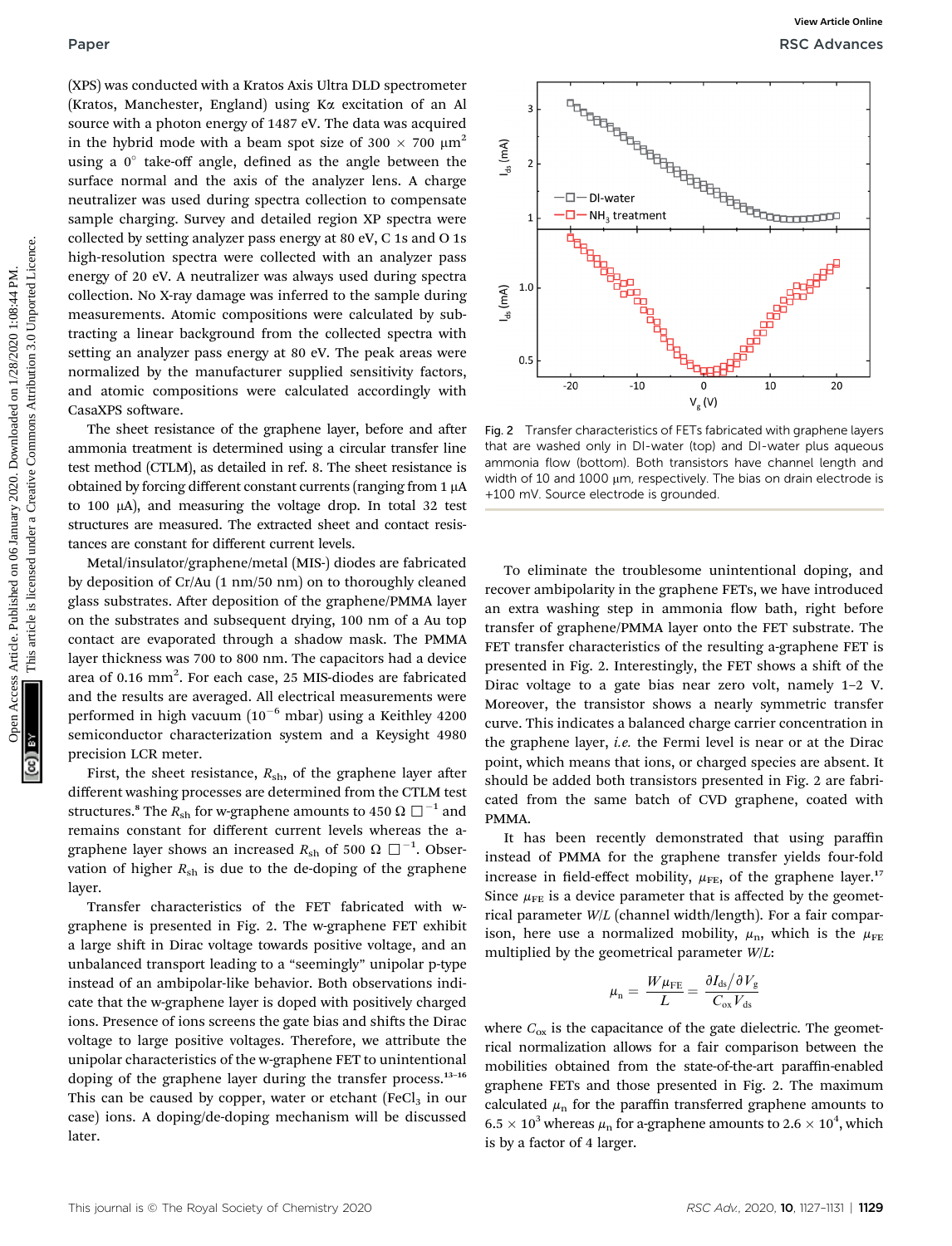The current in the a-graphene FET is lower than the one in the w-graphene FET. This indicates that the ammonia treatment de-dopes the graphene layer, and reduces the number of residual carrier in the graphene layer. We suggest a tentative dedoping mechanism as follows. Aqueous  $\text{FeCl}_3$  is a well-known etchant for copper, and a strong Lewis acid. The chloride plays an essential role in dissolving copper since  $Cl^-$  is a strong complexing agent for  $Cu^{2+}$  ions. The etching reaction is written in a simplified form as:

$$
2Fe^{3+} + Cu \rightarrow 2Fe^{2+} + Cu^{2+} \tag{1}
$$

The Cu ions in the form of  $CuCl<sub>2</sub>$  are soluble in water. As a result there can always be traces of  $Cl^-$  or  $Cu^{2+}$  ions in wgraphene. The extra washing step of graphene in an ammonia flow bath is ideal to remove both ions. The  $NH<sub>3</sub>$  molecules extract the residual  $Cl^-$  ions from the graphene layer as ammonium chloride, which is soluble in water and is washed away. Furthermore, the  $Cu^{2+}$  ions form an ionic complex in water, namely hexaaquacopper( $\scriptstyle\rm II$ ) ion  $\rm [Cu(H_2O)_6]^{2+}.$  The ammonia acts simultaneously as ligand for the  $\rm [Cu(H_2O)_6]^{2+}$ ions to form solid precipitates of the neutral complex according to the following reaction:

$$
[Cu(H2O)6]2+ + 2NH3 \rightarrow [Cu(H2O)4(OH)2] + 2NH42+ (2)
$$

Therefore, the extra ammonia washing step would also remove  $Cu^{2+}$  ions that can potentially act as dopant.

To unambiguously demonstrate the presence of ions and further estimation of their surface concentration we have performed XPS measurement for the graphene layer before and after ammonia transfer. A closer up X-ray photoelectron spectra<sup>18</sup> for C 1s, Cu 2p, Fe 2p and Cl 2p for both w- and agraphene are presented in Fig. 3. The C 1s spectrum of the graphene does not change before and after ammonia treatment, indicating that ammonia does not attack the  $C=C$  bonds. The Fe 2p spectra shows that washing the graphene layer with DI-

water is sufficient to effectively remove Fe ions, as the XPS spectra does not show presence of Fe before and after ammonia flow bath treatment. The Cu 2p spectra clearly shows a weak signal near 930 eV, which could be assigned to Cu  $(2p_{3/2})$  electrons. After the ammonia washing step, the weak signal has disappeared in the background noise. Therefore, washing of the graphene in the ammonia flow bath has removed minute traces of Cu ions. The difference in XPS spectra is more pronounced for the Cl 2p survey of w- and a-graphene. While the a-graphene does not show presence of Cl, the w-graphene clearly shows a peak at  $\sim$ 199–200 eV. The amount of Cl for the w-graphene and a-graphene is calculated, which amount to  $0.27 \pm 0.04\%$ and 0.16  $\pm$  0.04% respectively. Therefore using an ammonia flow bath treatment has effectively removed majority of the Cl ions.

To estimate the concentration of ions, we have fabricated MIS-diodes. A constant DC bias of +10 V superimposed with an AC signal of 0.1 V with variable frequency is applied to the Au electrode contacting PMMA. The capacitance–frequency responses of the MIS-diodes are given in Fig. 4. MIS-diodes from w-graphene show a decreasing capacitance with increasing frequency. The capacitance at 100 Hz is 160 pF which reduces to 130 pF at 100 kHz. The reduction in capacitance is directly related to ion mobility, because at low frequencies, the ions can follow the changes in the electric field, while at high frequency they are static. In sharp contrast, the MIS-diodes fabricated with a-graphene possess a lower capacitance of  $\sim$ 30 pF that does not vary with the excitation frequency. A constant capacitance over a large frequency range is a clear indication that ions are absent in the MIS-diode stack. Since both MIS-diodes have similar PMMA thickness, we can calculate the difference in the number of excess positive ions/charges in w-graphene by considering the capacitances measured at 100 kHz. Taking 130 and 30 pF for w- and a-graphene respectively, we have estimated an areal doping density of 3.9  $\times$  10<sup>12</sup> cm<sup>-2</sup> for w-graphene. The doping density is nearly the same as the intrinsic carrier density in RSC Advances Articles Articles Articles. The operator in the system are the system of the published on 1/28/2020 1/28/2020 1/28/2020 1/28/2020 1/28/2020 1/28/2020 1/28/2020 1/28/2020 1/28/2020 1/28/2020 1/28/2020 1/28/202



Fig. 3 High-resolution C 1s, Fe 2p, Cu 2p, and Cl 2p XPS spectra for w-graphene (top) and a-graphene (bottom). For every graphene layers, three separate samples are measured.